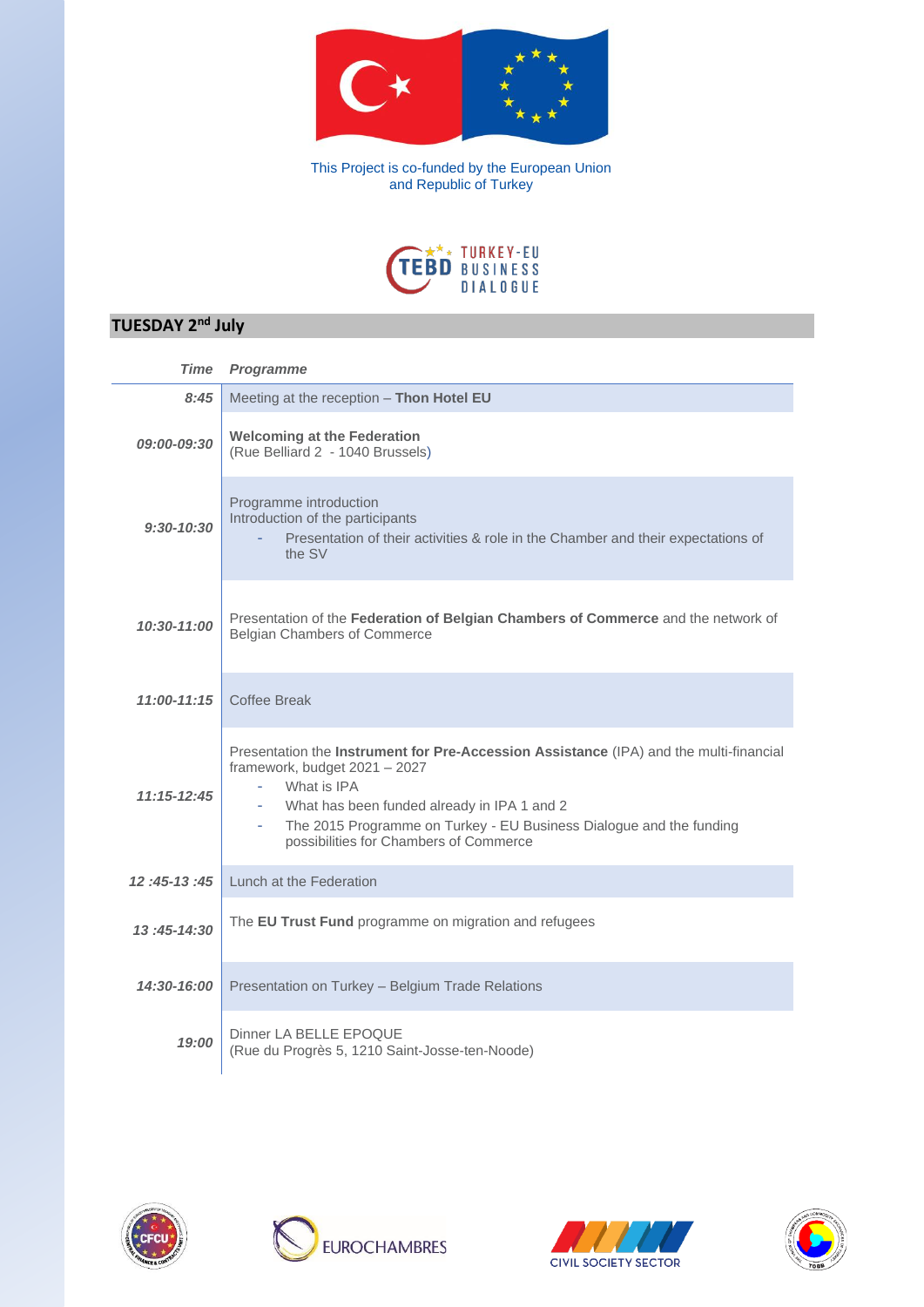## **WEDNESDAY 3rd July**

| <b>Time</b>     | <b>Programme</b>                                                                                                                   |
|-----------------|------------------------------------------------------------------------------------------------------------------------------------|
| 09:00           | Meeting at the reception $-$ Thon Hotel EU                                                                                         |
| $09:30-10:15$   | Presentation of the Enterprise Europe Network<br>(Federation - Rue Belliard 2 - 1040 Brussels)                                     |
| $10:15 - 10:30$ | Coffee Break                                                                                                                       |
| $10:30-12:00$   | Presentation on <b>Horizon 2020</b> , the EU Framework Programme for Research and<br>Innovation                                    |
| $12:00-13:00$   | Lunch at the Federation                                                                                                            |
| 13:00-13:30     | Registration and participation in the EUROCHAMBRES Connecting Chambers event<br>(Venue: Committee of Regions, Rue Belliard 99-101) |
| 19:00           | <b>Connecting European Chambers Dinner</b><br>COSPAIA Restaurant (Rue Capitaine Crespel 1, 1050 Bruxelles)                         |

## **THURSDAY 4th July**

| Time               | <b>Programme</b>                                                                                 |
|--------------------|--------------------------------------------------------------------------------------------------|
| 08:45              | Meeting at the reception - Thon Hotel EU                                                         |
| 09:00-13:00        | <b>Connecting Chambers event</b><br>(Venue: Committee of Regions, Rue Belliard 99-101)           |
| 13:00-13:45        | $L$ unch                                                                                         |
| <u>14:00-15:00</u> | Visit of the <b>European Parliament</b>                                                          |
| 17:30              | Pick-up at lobby hotel                                                                           |
| 18:00-20:00        | <b>Networking Reception</b><br>(Venue: TOBB Offices Brusses - Avenue de l'Yser 5, 1040 Brussels) |